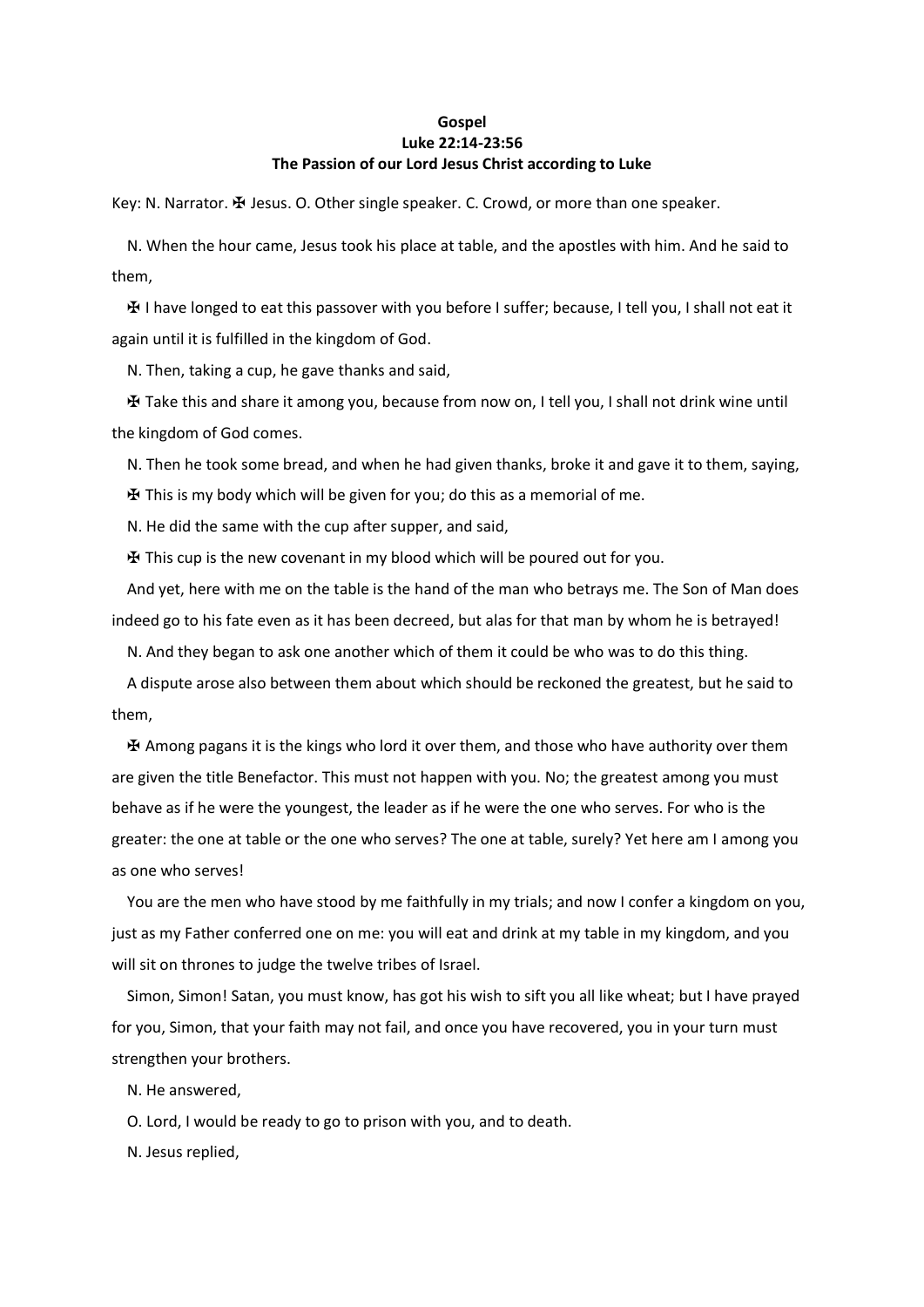✠ I tell you, Peter, by the time the cock crows today you will have denied three times that you know me.

N. He said to them,

✠ When I sent you out without purse or haversack or sandals, were you short of anything?

N. They answered,

C. No.

N. He said to them,

 ✠ But now if you have a purse, take it; if you have a haversack, do the same; if you have no sword, sell your cloak and buy one, because I tell you these words of scripture have to be fulfilled in me: He let himself be taken for a criminal. Yes, what scripture says about me is even now reaching its fulfilment.

N. They said,

C. Lord, there are two swords here now.

N. He said to them,

✠ That is enough!

 N. He then left to make his way as usual to the Mount of Olives, with the disciples following. When they reached the place he said to them,

✠ Pray not to be put to the test.

N. Then he withdrew from them, about a stone's throw away, and knelt down and prayed, saying,

 ✠ Father, if you are willing, take this cup away from me. Nevertheless, let your will be done, not mine.

 N. Then an angel appeared to him, coming from heaven to give him strength. In his anguish he prayed even more earnestly, and his sweat fell to the ground like great drops of blood.

 When he rose from prayer he went to the disciples and found them sleeping for sheer grief. He said to them,

✠ Why are you asleep? Get up and pray not to be put to the test.

 N. He was still speaking when a number of men appeared, and at the head of them the man called Judas, one of the Twelve, who went up to Jesus to kiss him. Jesus said,

✠ Judas, are you betraying the son of Man with a kiss?

N. His followers, seeing what was happening, said,

C. Lord, shall we use our swords?

 N. And one of them struck out at the high priest's servant, and cut off his right ear. But at this Jesus spoke:

✠ Leave off! That will do!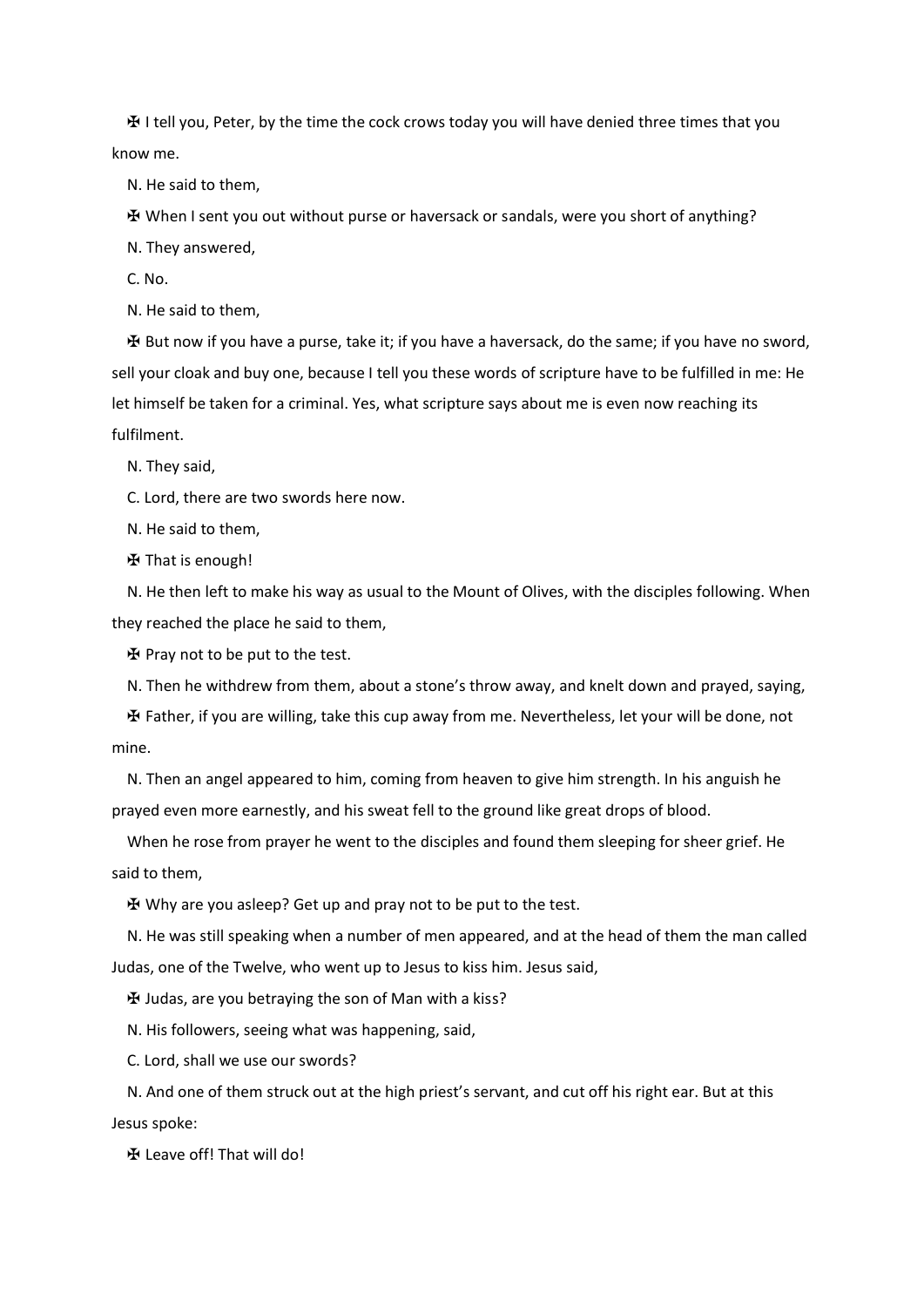N. And touching the man's ear he healed him.

 Then Jesus spoke to the chief priests and captains of the Temple guard and elders who had come for him. He said,

 ✠ Am I a brigand, that you had to set out with swords and clubs? When I was among you in the Temple day after day you never moved to lay hands on me. But this is your hour; this is the reign of darkness.

 N. They seized him then and led him away, and they took him to the high priest's house. Peter followed at a distance. They had lit a fire in the middle of the courtyard and Peter sat down among them, and as he was sitting there by the blaze a servant-girl saw him, peered at him, and said,

O. This person was with him too.

N. But he denied it.

O. Woman, I do not know him.

N. Shortly afterwards someone else saw him and said,

O. You are another of them.

N. But Peter replied,

O. I am not, my friend.

N. About an hour later another man insisted, saying,

O. This fellow was certainly with him. Why, he is a Galilean.

N. Peter said,

O. My friend, I do not know what you are talking about.

 N. At that instant, while he was still speaking, the cock crew, and the Lord turned and looked straight at Peter, and Peter remembered what the Lord had said to him, 'Before the cock crows today, you will have disowned me three times.' And he went outside and wept bitterly.

 Meanwhile the men who guarded Jesus were mocking and beating him. They blindfolded him and questioned him, saying,

C. Play the prophet. Who hit you then?

N. And they continued heaping insults on him.

When day broke there was a meeting of the elders of the people, attended by the chief priests

and scribes. He was brought before their council, and they said to him,

C. If you are the Christ, tell us.

N. He replied,

 ✠ If I tell you, you will not believe me, and if I question you, you will not answer. But from now on, the Son of Man will be seated at the right hand of the Power of God.

N. Then they all said,

C. So you are the Son of God then?

N. He answered: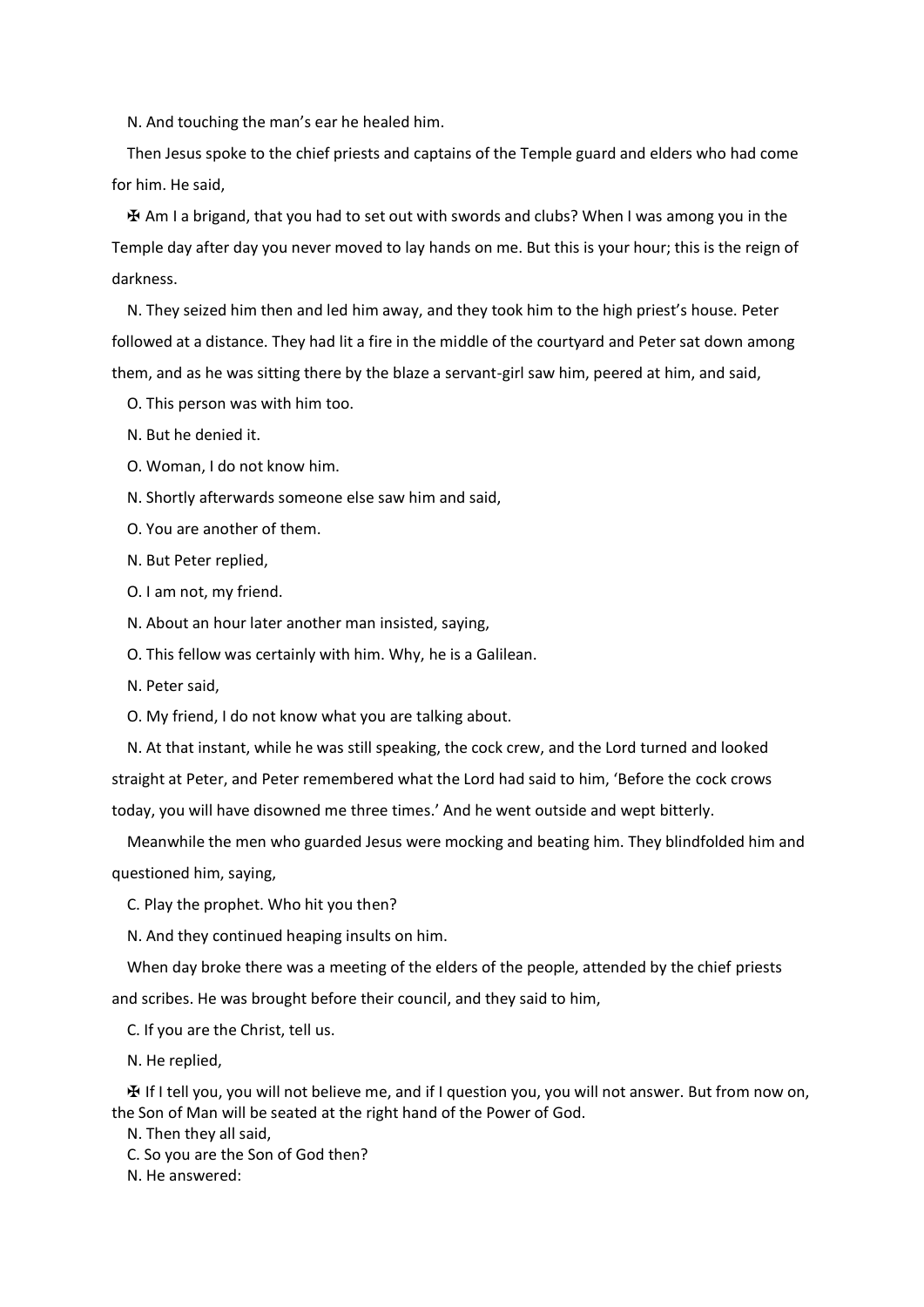✠ It is you who say I am.

N. They said,

C. What need of witnesses have we now? We have heard it for ourselves from his own lips.

N. The whole assembly then rose, and they brought him before Pilate.

They began their accusation by saying,

 C. We found this man inciting our people to revolt, opposing payment of the tribute to Caesar, and claiming to be Christ, a king.

N. Pilate put to him this question:

O. Are you the king of the Jews?

N. He replied,

✠ It is you who say it.

N. Pilate then said to the chief priests and the crowd,

O. I find no case against this man.

N. But they persisted,

 C. He is inflaming the people with his teaching all over Judaea; it has come all the way from Galilee, where he started, down to here.

 N. When Pilate heard this, he asked if the man were a Galilean; and finding that he came under Herod's jurisdiction he passed him over to Herod, who was also in Jerusalem at that time.

 Herod was delighted to see Jesus; he had heard about him and had been wanting for a long time to set eyes on him; moreover, he was hoping to see some miracle worked by him. So he questioned him at some length; but without getting any reply. Meanwhile the chief priests and the scribes were there, violently pressing their accusations. Then Herod, together with his guards, treated him with contempt and made fun of him; he put a rich cloak on him and sent him back to Pilate. And though Herod and Pilate had been enemies before, they were reconciled that same day.

Pilate then summoned the chief priests and the leading men and the people. He said,

 O. You brought this man before me as a political agitator. Now I have gone into the matter myself in your presence and found no case against the man in respect of all the charges you bring against him. Nor has Herod either, since he has sent him back to us. As you can see, the man has done nothing that deserves death, So I shall have him flogged and then let him go.

N. But as one man they howled,

C. Away with him! Give us Barabbas!

N. (This man had been thrown into prison for causing a riot in the city and for murder.)

Pilate was anxious to set Jesus free and addressed them again, but they shouted back,

C. Crucify him! Crucify him!

N. And for the third time he spoke to them,

 O. Why? What harm has this man done? I have found no case against him that deserves death, so I shall have him punished and then let him go.

 N. But they kept on shouting at the top of their voices, demanding that he should be crucified. And their shouts were growing louder.

 Pilate then gave his verdict: their demand was to be granted. He released the man they asked for, who had been imprisoned for rioting and murder, and handed Jesus over to them to deal with as they pleased.

 As they were leading him away they seized on a man, Simon from Cyrene, who was coming in from the country, and made him shoulder the cross and carry it behind Jesus. Large numbers of people followed him, and of women too, who mourned and lamented for him. But Jesus turned to them and said,

 ✠ Daughters of Jerusalem, do not weep for me; weep rather for yourselves and for your children. For the days will surely come when people will say, 'Happy are those who are barren, the wombs that have never borne, the breasts that have never suckled!' Then they will begin to say to the mountains, 'Fall on us!'; to the hills, 'Cover us.' For if men use the green wood like this, what will happen when it is dry?